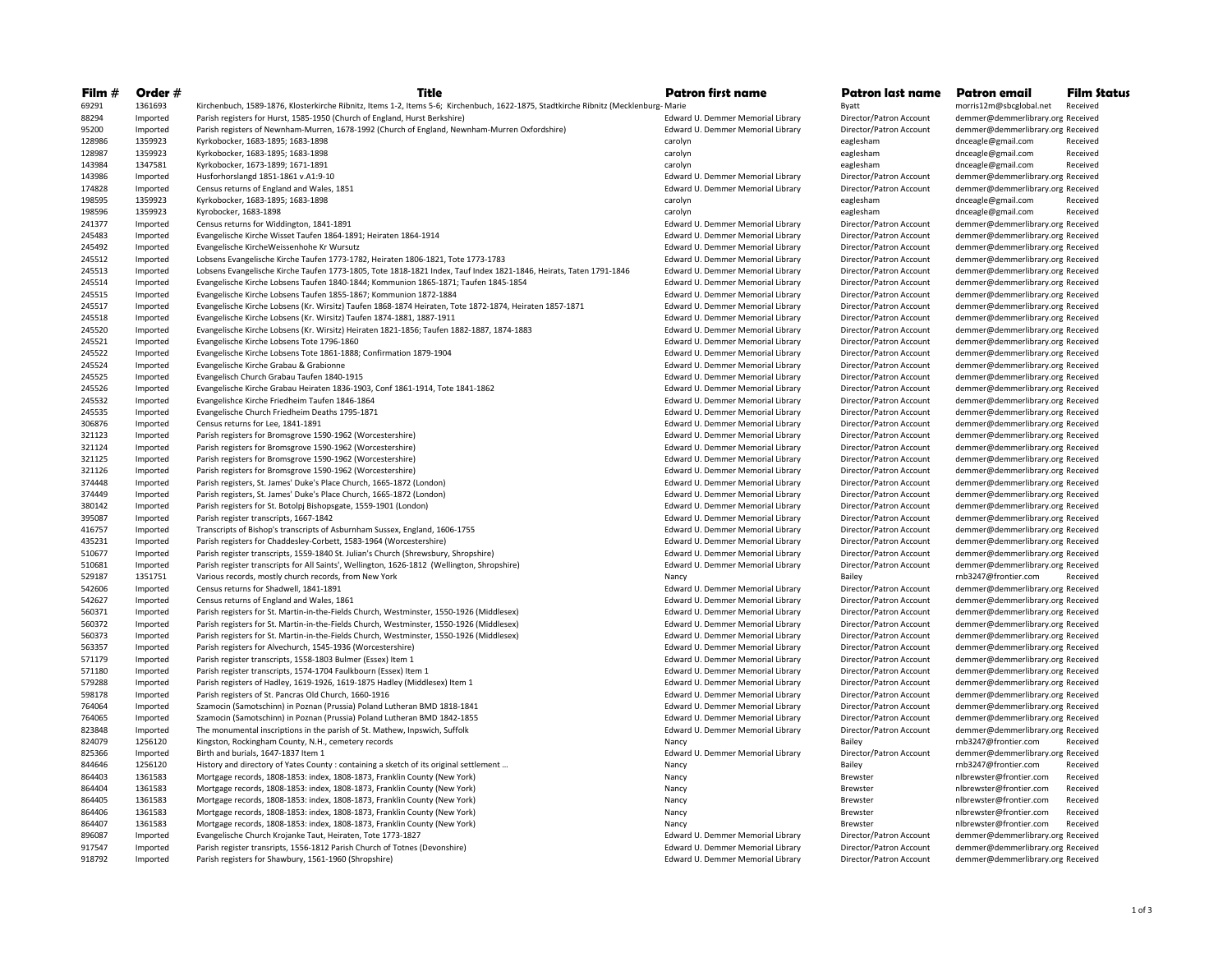| Film $#$           | Order #              | Title                                                                                                                                                                                                                        | <b>Patron first name</b>                                               | Patron last name                                   | Patron email                                                           | <b>Film Status</b> |
|--------------------|----------------------|------------------------------------------------------------------------------------------------------------------------------------------------------------------------------------------------------------------------------|------------------------------------------------------------------------|----------------------------------------------------|------------------------------------------------------------------------|--------------------|
| 950238             | Imported             | Parish registers for Bromham, 1560-1977 (Wiltshire)                                                                                                                                                                          | Edward U. Demmer Memorial Library                                      | Director/Patron Account                            | demmer@demmerlibrary.org Received                                      |                    |
| 950270             | Imported             | Parish registers for East Lavington, 1673-1945 (Wiltshire)                                                                                                                                                                   | Edward U. Demmer Memorial Library                                      | Director/Patron Account                            | demmer@demmerlibrary.org Received                                      |                    |
| 955796             | 1256120              | Church records, 1834-1915, (various Michigan Episcopal Church records) Items 1-7                                                                                                                                             | Nancy                                                                  | Bailey                                             | rnb3247@frontier.com                                                   | Received           |
| 982242             | 1360986              | Commemorative biographical record of upper Wisconsin counties Item 2                                                                                                                                                         | Nancy                                                                  | <b>Brewster</b>                                    | nlbrewster@frontier.com                                                | Received           |
| 990610             | Imported             | Bishop's transcripts for Heptonstall, 1602-1881 (Yorkshire)                                                                                                                                                                  | Edward U. Demmer Memorial Library                                      | Director/Patron Account                            | demmer@demmerlibrary.org Received                                      |                    |
| 994038             | Imported             | Clan Donald magazine Item 1                                                                                                                                                                                                  | Edward U. Demmer Memorial Library                                      | Director/Patron Account                            | demmer@demmerlibrary.org Received                                      |                    |
| 1000805            | 1360986              | Commemorative biographical record of the upper lake region Item 2                                                                                                                                                            | Nancy                                                                  | Brewster                                           | nlbrewster@frontier.com                                                | Received           |
| 1000816            | 1360986              | History of Lincoln, Oneida, and Vilas counties, Wisconsin Item 3                                                                                                                                                             | Nancy                                                                  | Brewster                                           | nlbrewster@frontier.com                                                | Received           |
| 1003492            | 1327512              | Marriage records, 1837-1992, Indexes, 1837-1910 (Muscatine County (Iowa))                                                                                                                                                    | Nancy                                                                  | Bailey                                             | rnb3247@frontier.com                                                   | Received           |
| 1003493            | 1327512              | Birth records, 1880-1935; index, 1880-1935 (Muscatine County (lowa))                                                                                                                                                         | Nancy                                                                  | Bailey                                             | rnb3247@frontier.com                                                   | Received           |
| 1040671<br>1040709 | Imported<br>Imported | Parish registers, 1538-1967, and church and civil records, 1250-1990 St. Mary's Church (Reading, Berkshire) Item 1<br>Parish chest and poor law records for Warfield, 1290-1894 Parish Church of Warfield (Berkshire) Item 1 | Edward U. Demmer Memorial Library<br>Edward U. Demmer Memorial Library | Director/Patron Account<br>Director/Patron Account | demmer@demmerlibrary.org Received<br>demmer@demmerlibrary.org Received |                    |
| 1184445            | 1232569              | Matrikel. 1812-1930                                                                                                                                                                                                          | roberta                                                                | fleishman                                          | roberta.fleishman@gmail.con Received                                   |                    |
| 1193865            | Imported             | Kirchenbuch, 1794-1945 Evangelische Kirche Gramenz (Kr. Neustettin); Staatsarchiv Greifswald                                                                                                                                 | Edward U. Demmer Memorial Library                                      | Director/Patron Account                            | demmer@demmerlibrary.org Received                                      |                    |
| 1193866            | Imported             | Kirchenbuch, 1794-1945 Evangelische Kirche Gramenz (Kr. Neustettin); Staatsarchiv Greifswald                                                                                                                                 | Edward U. Demmer Memorial Library                                      | Director/Patron Account                            | demmer@demmerlibrary.org Received                                      |                    |
| 1193867            | Imported             | Kirchenbuch, 1794-1945 Evangelische Kirche Gramenz (Kr. Neustettin); Staatsarchiv Greifswald                                                                                                                                 | Edward U. Demmer Memorial Library                                      | Director/Patron Account                            | demmer@demmerlibrary.org Received                                      |                    |
| 1193868            | Imported             | Kirchenbuch, 1794-1945 Evangelische Kirche Gramenz (Kr. Neustettin); Staatsarchiv Greifswald                                                                                                                                 | Edward U. Demmer Memorial Library                                      | Director/Patron Account                            | demmer@demmerlibrary.org Received                                      |                    |
| 1194737            | Imported             | Evangelische Kirche Lindenwerder Tote 1839-1888                                                                                                                                                                              | Edward U. Demmer Memorial Library                                      | Director/Patron Account                            | demmer@demmerlibrary.org Received                                      |                    |
| 1194745            | Imported             | Evangelische Church Samotchin Tote 1846-1881                                                                                                                                                                                 | Edward U. Demmer Memorial Library                                      | Director/Patron Account                            | demmer@demmerlibrary.org Received                                      |                    |
| 1195558            | 1362124              | Kirchenbuch, 1617-1935, Evangelische Kirche Meiches (Kr. Schotten)                                                                                                                                                           | Marie                                                                  | Byatt                                              | morris12m@sbcglobal.net Received                                       |                    |
| 1195669            | 1362124              | Kirchenbuch, 1649-1875, Evangelische Kirche Stumpertenrod (Kr. Schotten)                                                                                                                                                     | Marie                                                                  | Byatt                                              | morris12m@sbcglobal.net                                                | Received           |
| 1197660            | Imported             | Evangelische Kirche Friedheim Heiraten 1795-1820                                                                                                                                                                             | Edward U. Demmer Memorial Library                                      | Director/Patron Account                            | demmer@demmerlibrary.org Received                                      |                    |
| 1197662            | Imported             | Evangelishce Kirche Friedheim Taufenen 1821-1835; 1835-1845                                                                                                                                                                  | Edward U. Demmer Memorial Library                                      | Director/Patron Account                            | demmer@demmerlibrary.org Received                                      |                    |
| 1197742            | Imported             | Evangelishce Kirche Friedheim Taufen 1795-1820                                                                                                                                                                               | Edward U. Demmer Memorial Library                                      | Director/Patron Account                            | demmer@demmerlibrary.org Received                                      |                    |
| 1197747<br>1239307 | Imported<br>Imported | Evangelische Kirche Friedheim Heiraten 1821-1856<br>Parish registers for Berwick-St. James, 1731-1837 (Wiltshire) Item 1                                                                                                     | Edward U. Demmer Memorial Library<br>Edward U. Demmer Memorial Library | Director/Patron Account<br>Director/Patron Account | demmer@demmerlibrary.org Received<br>demmer@demmerlibrary.org Received |                    |
| 1275705            | Imported             | Oneida County Marriage Index 1887-1907                                                                                                                                                                                       | Edward U. Demmer Memorial Library                                      | Director/Patron Account                            | demmer@demmerlibrary.org Received                                      |                    |
| 1276149            | 1361583              | Family name file, Franklin and St. Lawrence Counties, New York                                                                                                                                                               | Nancy                                                                  | Brewster                                           | nlbrewster@frontier.com                                                | Received           |
| 1276150            | 1361583              | Family name file, Franklin and St. Lawrence Counties, New York                                                                                                                                                               | Nancy                                                                  | Brewster                                           | nlbrewster@frontier.com                                                | Received           |
| 1279341            | Imported             | Parish registers for Wilton, 1615-1960 (Wiltshire) Item 1                                                                                                                                                                    | Edward U. Demmer Memorial Library                                      | Director/Patron Account                            | demmer@demmerlibrary.org Received                                      |                    |
| 1279345            | Imported             | Parish registers for Potterne, 1556-1907 (Wiltshire) Items 1-5                                                                                                                                                               | Edward U. Demmer Memorial Library                                      | Director/Patron Account                            | demmer@demmerlibrary.org Received                                      |                    |
| 1279349            | Imported             | Parish registers for Caine, 1537-1922 (Wiltshire) Items 1-12                                                                                                                                                                 | Edward U. Demmer Memorial Library                                      | Director/Patron Account                            | demmer@demmerlibrary.org Received                                      |                    |
| 1279372            | Imported             | Parish registers for Steeple-Ashton, 1538-1940 (Wiltshire) Items 1-2                                                                                                                                                         | Edward U. Demmer Memorial Library                                      | Director/Patron Account                            | demmer@demmerlibrary.org Received                                      |                    |
| 1279406            | Imported             | Bishop's transcripts for Horningsham, 1581-1880 Items 1-4                                                                                                                                                                    | Edward U. Demmer Memorial Library                                      | Director/Patron Account                            | demmer@demmerlibrary.org Received                                      |                    |
| 1279460            | Imported             | Bishop's transcripts for North Hinksey, 1607-1829 (Berkshire) Items 1-4                                                                                                                                                      | Edward U. Demmer Memorial Library                                      | Director/Patron Account                            | demmer@demmerlibrary.org Received                                      |                    |
| 1292400            | Imported             | Oneida County Marriage Records 1887-1907                                                                                                                                                                                     | Edward U. Demmer Memorial Library                                      | Director/Patron Account                            | demmer@demmerlibrary.org Received                                      |                    |
| 1304705            | 1361583              | Various records, mostly cemetery records and some census and vital statistics, from New York (including Franklin County)                                                                                                     | Nancy                                                                  | Brewster                                           | nlbrewster@frontier.com                                                | Received           |
| 1305136            | 1130456              | Oconto County [Wisconsin] registrations of births, ca. 1876-1907 (Item 2)                                                                                                                                                    | Nancy                                                                  | Brewster                                           | nlbrewster@frontier.com                                                | Received           |
| 1306439<br>1319499 | 1130456              | Langlade County, Wisconsin cemetery burials and obituaries, 1972-1977 (Item 23)                                                                                                                                              | Nancy                                                                  | Brewster                                           | nlbrewster@frontier.com                                                | Received           |
| 1321409            | Imported<br>Imported | Der Weg der Kultur Item 1<br>Coos genealogical forum bulletin Items 1-7                                                                                                                                                      | Edward U. Demmer Memorial Library<br>Edward U. Demmer Memorial Library | Director/Patron Account<br>Director/Patron Account | demmer@demmerlibrary.org Received<br>demmer@demmerlibrary.org Received |                    |
| 1336982            | 1362124              | Kirchenbuch, 1725-1875, Evangelische Kirche Kirtorf (Kr. Alsfeld), Items 1-3; Kirchenbuch, 1617-1935, Evangelische Kirche Kirtorf Marie                                                                                      |                                                                        | Byatt                                              | morris12m@sbcglobal.net                                                | Received           |
| 1336983            | 1362124              | Kirchenbuch, 1617-1935, Evangelische Kirche Meiches (Kr. Schotten)                                                                                                                                                           | Marie                                                                  | Byatt                                              | morris12m@sbcglobal.net                                                | Received           |
| 1377872            | Imported             | St. Martin's Fullmore, Wisconsin, Church records, 879-1950                                                                                                                                                                   | Edward U. Demmer Memorial Library                                      | Director/Patron Account                            | demmer@demmerlibrary.org Received                                      |                    |
| 1392599            | Imported             | Erste Evangelisch--Reformte Gemeinde Kirchen buch 1866-1921                                                                                                                                                                  | Edward U. Demmer Memorial Library                                      | Director/Patron Account                            | demmer@demmerlibrary.org Received                                      |                    |
| 1392602            | Imported             | Salem Evangelical United Brethern Waukesha, Wisconsin, Church records, 1869-1927                                                                                                                                             | Edward U. Demmer Memorial Library                                      | Director/Patron Account                            | demmer@demmerlibrary.org Received                                      |                    |
| 1404766            | 1360986              | Naturalization records 1887-1906, Oneida County, Wisconsin                                                                                                                                                                   | Nancy                                                                  | Brewster                                           | nlbrewster@frontier.com                                                | Received           |
| 1404767            | 1360986              | Naturalization records 1887-1906, Oneida County, Wisconsin                                                                                                                                                                   | Nancy                                                                  | Brewster                                           | nlbrewster@frontier.com                                                | Received           |
| 1425432            | 1361583              | Soldiers of the War of 1812 who were residents of Franklin County, New York at the time of their service, Austin, John, Item 28 M Nancy                                                                                      |                                                                        | Brewster                                           | nlbrewster@frontier.com                                                | Received           |
| 1440314            | 1361583              | The History of Marshfield : volume 2, windows to the past (Wis.) Item 3                                                                                                                                                      | Nancy                                                                  | Brewster                                           | nlbrewster@frontier.com                                                | Received           |
| 1471966            | Imported             | Parish registers for Great Burstead, 1653-1874 (Essex) Items 1-12                                                                                                                                                            | Edward U. Demmer Memorial Library                                      | Director/Patron Account                            | demmer@demmerlibrary.org Received                                      |                    |
| 1472209            | Imported             | Parish registers for Dengie, 1550-1985 (Essex) Item 1                                                                                                                                                                        | Edward U. Demmer Memorial Library                                      | Director/Patron Account                            | demmer@demmerlibrary.org Received                                      |                    |
| 1472221<br>1472763 | Imported<br>Imported | Parish registers for High Easter, 1654-1990 Items 1-5<br>Parish registers, 1661-1989 (Essex) Items 1-3                                                                                                                       | Edward U. Demmer Memorial Library<br>Edward U. Demmer Memorial Library | Director/Patron Account<br>Director/Patron Account | demmer@demmerlibrary.org Received<br>demmer@demmerlibrary.org Received |                    |
| 1477114            | 1327512              | Transcripts of death, 1906-1920 (Hancock County, Iowa)                                                                                                                                                                       | Nancy                                                                  | Bailey                                             | rnb3247@frontier.com                                                   | Received           |
| 1526644            | Imported             |                                                                                                                                                                                                                              | Edward U. Demmer Memorial Library                                      | Director/Patron Account                            | demmer@demmerlibrary.org Received                                      |                    |
| 1526933            | Imported             | Parish registers for St. Matthew, custom House, Victoria Docks, 1895-1952 (Victoria Docks, Essex) Items 1-5                                                                                                                  | Edward U. Demmer Memorial Library                                      | Director/Patron Account                            | demmer@demmerlibrary.org Received                                      |                    |
| 1545948            | Imported             | Bishop's transcripts for Whitworth, 1776-1851 (Lancashire) Items 1-2                                                                                                                                                         | Edward U. Demmer Memorial Library                                      | Director/Patron Account                            | demmer@demmerlibrary.org Received                                      |                    |
| 1559427            | Imported             | The kirk and the manse: sixty illustrative views in tinted lithography of the most interesting and romantic parish                                                                                                           | Edward U. Demmer Memorial Library                                      | Director/Patron Account                            | demmer@demmerlibrary.org Received                                      |                    |
| 1564135            | Imported             | Parish registers for St. Mary's Church, Walthamstow, 1645-1902 (Walthamstow, Essex)                                                                                                                                          | Edward U. Demmer Memorial Library                                      | Director/Patron Account                            | demmer@demmerlibrary.org Received                                      |                    |
| 1565747            | Imported             | St. Cadoc's Parish Church, Caerleon Item 1                                                                                                                                                                                   | Edward U. Demmer Memorial Library                                      | Director/Patron Account                            | demmer@demmerlibrary.org Received                                      |                    |
| 1701213            | Imported             | Parish registers for Diddlebury, 1583-1937 (Shropshire) Items 1-7                                                                                                                                                            | Edward U. Demmer Memorial Library                                      | Director/Patron Account                            | demmer@demmerlibrary.org Received                                      |                    |
| 1701251            | Imported             | Parish registers for Lianvair-Waterdome. 1593-1914 (Shropshire) Items 1-3                                                                                                                                                    | Edward U. Demmer Memorial Library                                      | Director/Patron Account                            | demmer@demmerlibrary.org Received                                      |                    |
| 1701254            | Imported             | Parish registers for Munslow, 1538-1899 (Shropshire) Items 1-6                                                                                                                                                               | Edward U. Demmer Memorial Library                                      | Director/Patron Account                            | demmer@demmerlibrary.org Received                                      |                    |
| 1701314            | Imported             | Parish registers for St. Oswald's Church, Oswestry, 1558-1961 (Oswestry, Shropshire)                                                                                                                                         | Edward U. Demmer Memorial Library                                      | Director/Patron Account                            | demmer@demmerlibrary.org Received                                      |                    |